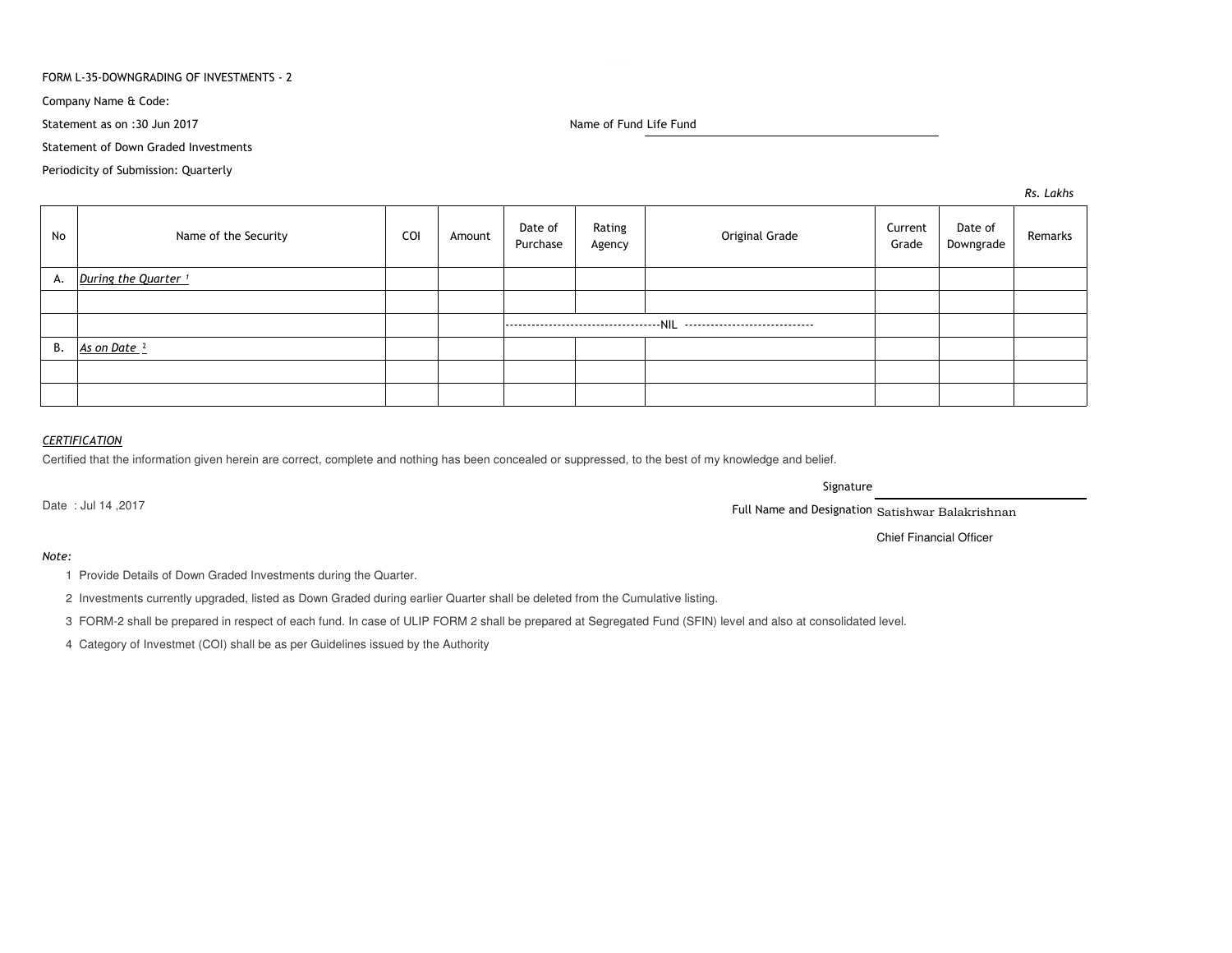## FORM L-35-DOWNGRADING OF INVESTMENTS - 2

Company Name & Code:

Statement as on :30 Jun 2017

Statement of Down Graded Investments

Periodicity of Submission: Quarterly

Name of Fund Unit Linked Fund

| <b>No</b> | Name of the Security                            | COI         | Amount | Date of<br>Purchase        | Rating<br>Agency | Original Grade | Current<br>Grade | Date of<br>Downgrade | Remarks    |
|-----------|-------------------------------------------------|-------------|--------|----------------------------|------------------|----------------|------------------|----------------------|------------|
|           | A. During the Quarter $\frac{1}{1}$             |             |        |                            |                  |                |                  |                      |            |
|           |                                                 |             |        |                            |                  |                |                  |                      |            |
|           |                                                 |             |        |                            |                  |                |                  |                      |            |
|           |                                                 |             |        |                            |                  |                |                  |                      |            |
| <b>B.</b> | As on Date <sup>2</sup>                         |             |        |                            |                  |                |                  |                      |            |
|           | 19.55% HINDALCO INDUSTRIES LTD (MD: 25.04.2022) | <b>OLDB</b> |        | 1,050.67 10/07/2012 CRISIL |                  | l AA           | AA-              | 03/08/2015 NA        |            |
|           | 29.55% HINDALCO INDUSTRIES LTD (MD: 27.06.2022) | <b>OLDB</b> |        | 1,052.70 04/10/2012 CRISIL |                  | l AA           | AA-              | 03/08/2015 NA        |            |
|           | 39.60 HINDALCO INDUSTRIES LTD MD: 02.08.2022    | <b>OLDB</b> |        | 527.64 12/09/2013 CRISIL   |                  | AA             | AA-              | 03/08/2015           | <b>INA</b> |

# *CERTIFICATION*

Certified that the information given herein are correct, complete and nothing has been concealed or suppressed, to the best of my knowledge and belief.

Signature

Full Name and Designation Satishwar Balakrishnan

Chief Financial Officer

Date : Jul 14 ,2017

*Note:*

1 Provide Details of Down Graded Investments during the Quarter.

2 Investments currently upgraded, listed as Down Graded during earlier Quarter shall be deleted from the Cumulative listing.

3 FORM-2 shall be prepared in respect of each fund. In case of ULIP FORM 2 shall be prepared at Segregated Fund (SFIN) level and also at consolidated level.

4 Category of Investmet (COI) shall be as per Guidelines issued by the Authority

*Rs. Lakhs*